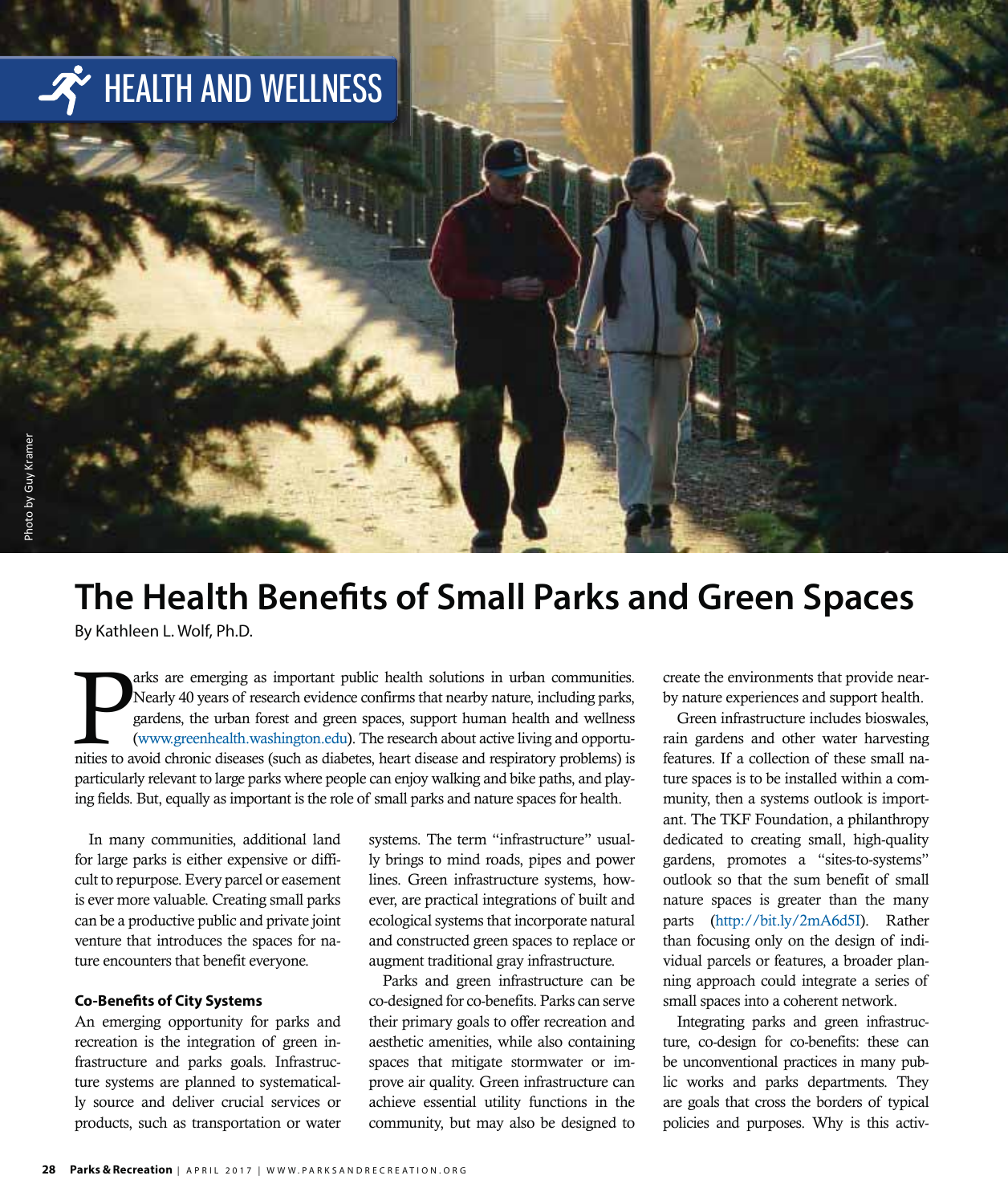**cite:** Wolf, K.L. 2017. The Health Benefits of Small Parks and Green Spaces. Parks & Recreation 52, 4: 28-29.

ity important? Health services costs total nearly 17 percent of the annual U.S. gross domestic product. Creative programs that enable more nature contact in the city can help reduce costs at both the national and community level.

#### **Health Benefits from Small Nature Spaces**

Following is a small sample from the research literature of the health benefits gained specifically from small nature spaces:

#### **Improved General Mood and Attitude**

A study that compared meditative and athletic walking in forest and indoor settings showed that in both environments meditative walking generated more positive psychological effects than athletic walking. Other investigators have found evidence of lower frustration and increased brain activity, resembling meditation, when moving in green space versus being in retail and commercial areas that have no trees. Also, meditative walking in the forest was the most effective at increasing happiness, defined as the presence of a positive emotional mindset. Psychologists know that being happy broadens how a person thinks about and acts in the daily flow of life's efforts, creating positive intellectual and psychological resources.

#### **Stress Reduction**

Stress is a major contributor to ill health. Left unresolved, long-term stress can lead to immune system issues and illness. The experience of nature is one antidote to stress, and the body's positive response is remarkably fast, occurring within minutes. Studies by environmental psychologists show that visual exposure to nature, in the form of trees, grass and flowers, can effectively reduce stress, particularly if initial stress levels are high.

#### **Better Mental Health and Functioning**

Experiences of nearby nature contribute to better mental health and improve one's capacity to be productive according to Attention Restoration Theory. Modern life often demands sustained focus on projects, and this effort can lead to cognitive overload, bringing on irritability and an inability to function effectively, often with physical symptoms. Views or brief experiences of nearby nature help to restore the mind from mental fatigue, as natural settings provide respite from the highly focused attention needed for most tasks in school or at work. This may contribute to higher productivity in the workplace, as research shows that office workers with a view of nature are better able to attend to tasks, report fewer illnesses and have higher job satisfaction. Increased time of nature experience (up to 1.5 hours) increases the restorative effect.

#### **Improved Mindfulness and Creativity**

Contemporary lifestyles are very busy, and there is a greater need for intentional time-outs to be mindful. Studies of mindfulness workshops, held for both mentally healthy and clinically depressed individuals, show benefits of improved mood, cognitive function and immune response. Nature settings offer sensory inputs that are mentally restorative and can foster ideation. In a study of creative professionals, nature experiences enhanced creativity by evoking new ways of thinking, promoting curiosity and encouraging more flexible thinking. A nature recharge may support creativity, as the restored mind is better at analyzing and developing ideas.

#### **Building Social Capital**

Social capital, a critical condition for a host of community benefits, is formed from the interpersonal relationships of people and resulting supportive networks. The mere presence of landscape or trees appears to promote community connections. Views of green space from homes are linked to greater perceptions of well-being and neighborhood satisfaction. Public housing residents reported



feeling more safe if their development had well-maintained landscaping, including trees and grass. Greener public housing neighborhoods tend to be safer, with fewer incivilities and less reported crimes. Active involvement in community greening and nature restoration projects also produces social benefits, including strengthening of intergenerational ties and organizational empowerment.

Scientific evidence should be the basis of future efforts to make cities more sustainable and sustaining. We now know that nearby nature — including small plots or parcels imbedded within all land uses — directly contributes to quality human habitat and is profoundly important for the health of mind and body. Integrations of parks and infrastructure goals can provide more opportunities for the nearby nature experiences that promote good health and sustain wellness.

*Note: More information about Dr. Wolf 's work can be found at http://www.naturewithin.info/.* 

**Kathleen Wolf, Ph.D.,** is a Research Social Scientist with joint appointments at the University of Washington, College of the Environment, and the U.S. Forest Service, Pacific Northwest Research Station (kwolf@uw.edu).